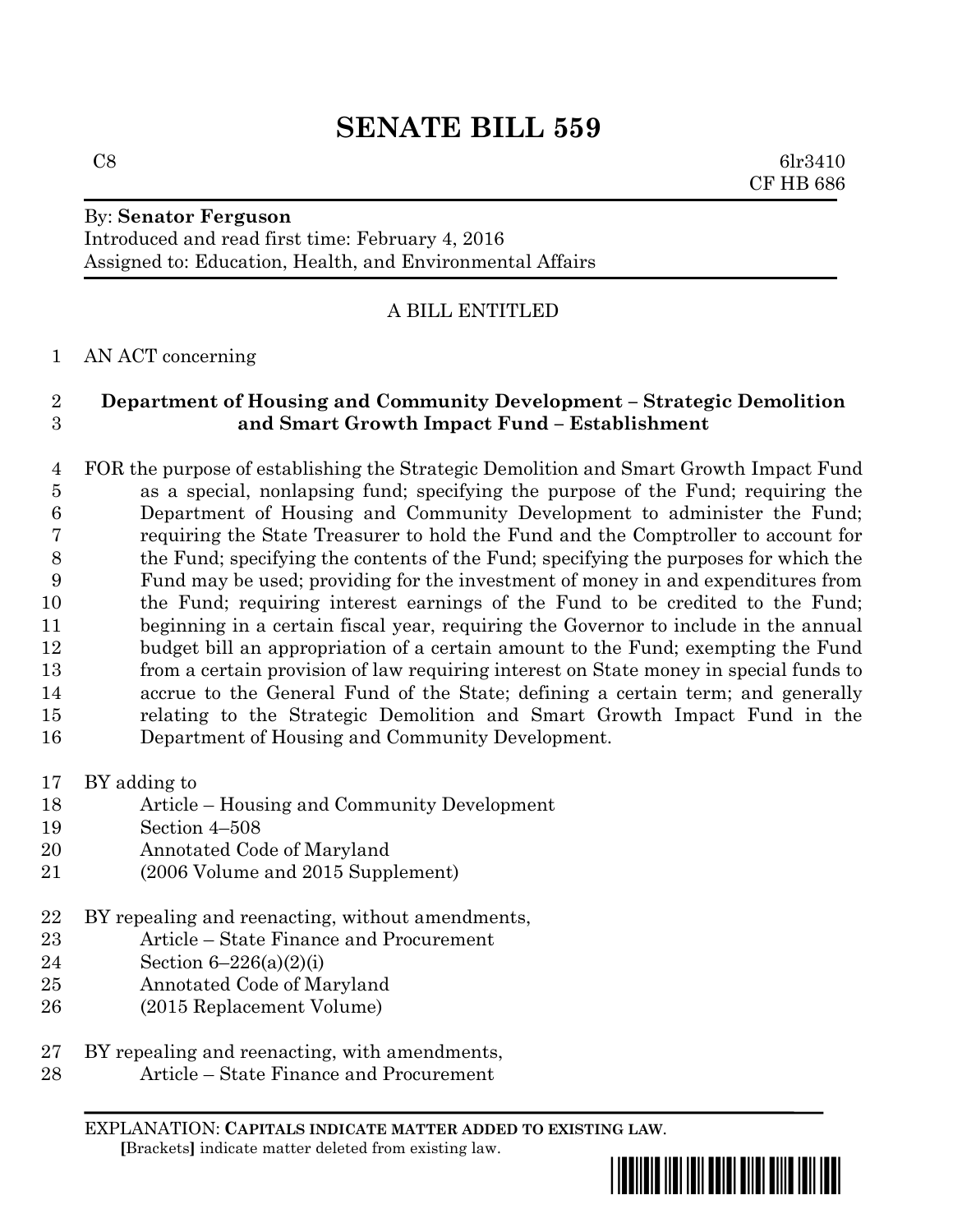| Section $6-226(a)(2)(ii)84$ . and 85. |
|---------------------------------------|
|                                       |

- Annotated Code of Maryland
- (2015 Replacement Volume)
- BY adding to
- Article State Finance and Procurement
- Section 6–226(a)(2)(ii)86.
- Annotated Code of Maryland
- (2015 Replacement Volume)

 SECTION 1. BE IT ENACTED BY THE GENERAL ASSEMBLY OF MARYLAND, That the Laws of Maryland read as follows:

- **Article – Housing and Community Development**
- **4–508.**

 **(A) IN THIS SECTION, "FUND" MEANS THE STRATEGIC DEMOLITION AND SMART GROWTH IMPACT FUND.**

 **(B) THERE IS A STRATEGIC DEMOLITION AND SMART GROWTH IMPACT FUND.**

 **(C) THE PURPOSE OF THE FUND IS TO PROVIDE GRANTS AND LOANS TO ASSIST IN PREDEVELOPMENT ACTIVITIES, INCLUDING DEMOLITION, LAND ASSEMBLY, ARCHITECTURE AND ENGINEERING, AND SITE DEVELOPMENT FOR REVITALIZATION PROJECTS IN DESIGNATED AREAS OF THE STATE.**

**(D) THE DEPARTMENT SHALL ADMINISTER THE FUND.**

 **(E) (1) THE FUND IS A SPECIAL, NONLAPSING FUND THAT IS NOT SUBJECT TO § 7–302 OF THE STATE FINANCE AND PROCUREMENT ARTICLE.**

 **(2) THE STATE TREASURER SHALL HOLD THE FUND SEPARATELY, AND THE COMPTROLLER SHALL ACCOUNT FOR THE FUND.**

- **(F) THE FUND CONSISTS OF:**
- **(1) MONEY APPROPRIATED IN THE STATE BUDGET TO THE FUND;**
- **(2) REPAYMENTS OF LOANS MADE FROM THE FUND;**
- **(3) INTEREST EARNINGS OF THE FUND; AND**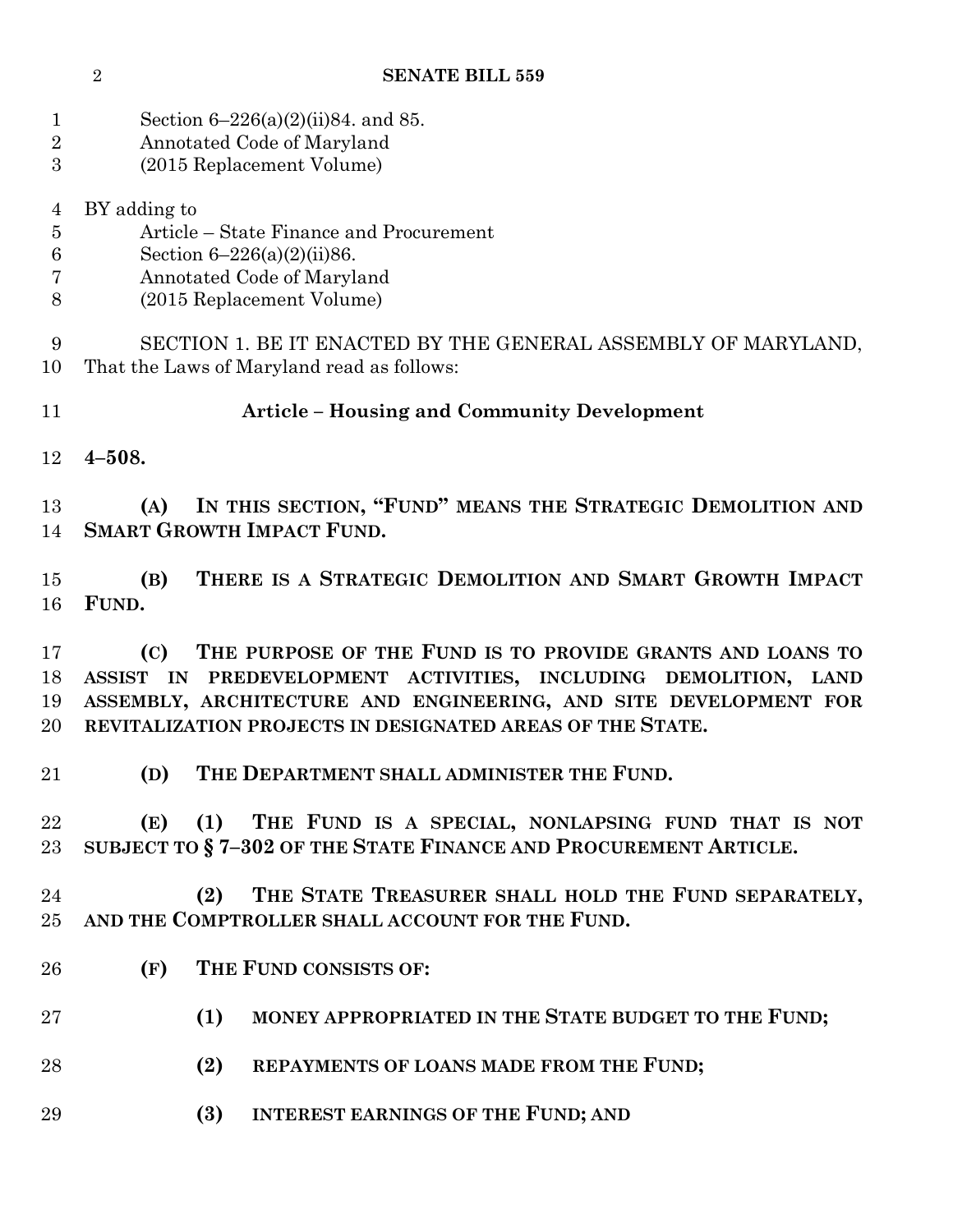**(4) ANY OTHER MONEY FROM ANY OTHER SOURCE ACCEPTED FOR THE BENEFIT OF THE FUND.**

 **(G) (1) THE FUND MAY BE USED ONLY TO PROVIDE GRANTS AND LOANS TO GOVERNMENT AGENCIES AND COMMUNITY DEVELOPMENT ORGANIZATIONS FOR DEMOLITION, LAND ASSEMBLY, ARCHITECTURE AND ENGINEERING, AND SITE DEVELOPMENT FOR REVITALIZATION PROJECTS IN AN AREA DESIGNATED AS A SUSTAINABLE COMMUNITY.**

 **(2) THE DEPARTMENT SHALL AWARD GRANTS AND LOANS FROM THE FUND ON A COMPETITIVE BASIS.**

 **(H) (1) THE STATE TREASURER SHALL INVEST THE MONEY OF THE FUND IN THE SAME MANNER AS OTHER STATE MONEY MAY BE INVESTED.**

 **(2) ANY INTEREST EARNINGS OF THE FUND SHALL BE CREDITED TO THE FUND.**

 **(I) EXPENDITURES FROM THE FUND MAY BE MADE ONLY IN ACCORDANCE WITH THE STATE BUDGET.**

 **(J) FOR FISCAL YEAR 2018 AND EACH FISCAL YEAR THEREAFTER, THE GOVERNOR SHALL INCLUDE IN THE ANNUAL BUDGET BILL AN APPROPRIATION OF \$20,000,000 TO THE FUND.**

#### **Article – State Finance and Procurement**

6–226.

 (a) (2) (i) Notwithstanding any other provision of law, and unless inconsistent with a federal law, grant agreement, or other federal requirement or with the terms of a gift or settlement agreement, net interest on all State money allocated by the State Treasurer under this section to special funds or accounts, and otherwise entitled to receive interest earnings, as accounted for by the Comptroller, shall accrue to the General Fund of the State.

 (ii) The provisions of subparagraph (i) of this paragraph do not apply to the following funds:

84. the Economic Development Marketing Fund; **[**and**]**

 85. the Military Personnel and Veteran–Owned Small Business No–Interest Loan Fund**; AND**